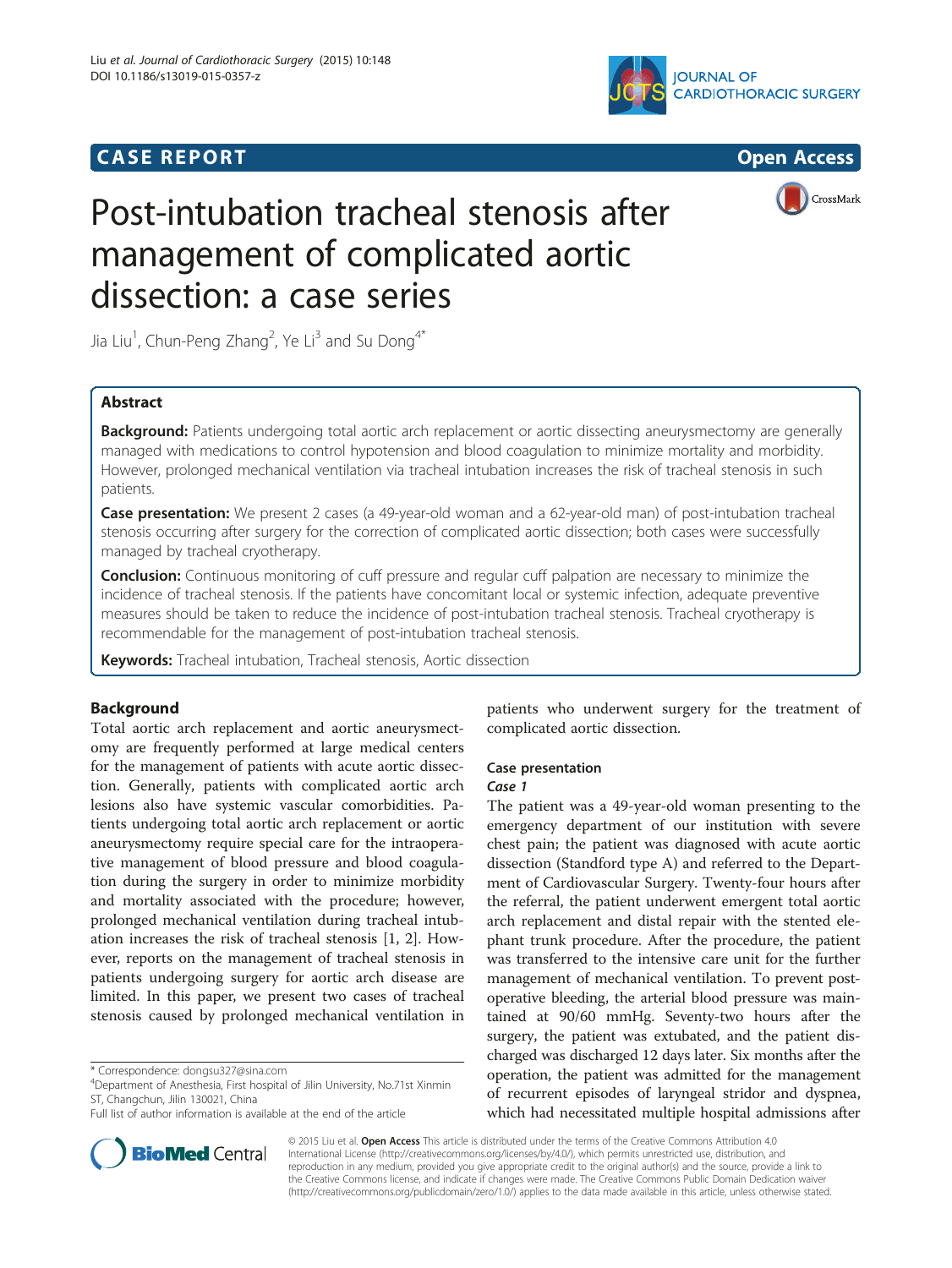the surgery. Arterial blood gas analysis on admission showed that the patient had mild hypoxemia (PaO2: 56 mmHg). A computed tomography scan was performed, which revealed that the patient had tracheal narrowing (diameter of the 3.5 mm over a length of 1 cm near the region of the thyroid isthmus (Fig. 1). The patient then underwent tracheal cryotherapy. Five days after the procedure, no signs of upper airway obstruction were evident, and the patient was discharged.

## Case 2

A 62-year-old man was admitted to the emergency department with severe dyspnea since 2 h, along with cough and expectoration and generalized paresthesia. On admission, the patient was in extremis and had tachypnea (respiratory rate, >35 cycles/min). Arterial blood gas analysis showed that the patient had severe hypercarbia (pHa, 7.23; PaCO2, 76 mmHg) and hypoxemia (PaO2, 16 mmHg). History taking revealed that the patient had undergone aortic dissecting aneurysmectomy 2 months before admission, after which the patient had been on ventilation support for 6 days. Therefore, the patient was immediately transferred to the intensive care unit of the Department of Cardiovascular Surgery. Shortly after the transfer, the patient was rendered unconscious and developed apnea. Immediately, endotracheal intubation was performed. Laryngoscopy was performed, and the glottis was visualized to be normal; despite this, the passage of a tracheal tube (internal diameter, 7.5 mm) was not possible deeper than 2 cm beyond the vocal cords because of firm resistance. Similarly, it was difficult to pass even thinner tracheal tubes (internal diameters, 5.0–7.0 mm) or a flexible gum elastic bougie beyond the obstruction. Therefore, ventilator support was established with a bag and mask and

laryngeal mask. When the patient regained consciousness, he was writhing and required sedation. Surgical consultation was immediately sought, and tracheostomy was considered. Tracheal stenosis was strongly suspected; however, the location of the stenosis was unknown although it was believed to be below the level of surgical tracheostomy. A pediatric tracheal tube (internal diameter, 4.5 mm) was then advanced through the trachea until resistance was encountered again. Therefore, the location of the resistance was believed to be above the tracheostomy, and surgical correction of the stenosis was promptly encountered. Once emergency tracheotomy was performed, ventilation could be established without the need for excessive high airway pressure, and the wheezing sound on auscultation of the chest was no longer present. A computed tomography scan image showed that the trachea had narrowed to a diameter of 4 mm above the site of tracheostomy (Fig. [2\)](#page-2-0). Subsequently, the patient underwent tracheal cryotherapy and was discharged from the hospital 15 days later.

## **Discussion**

Aortic dissections and aneurysms are rare conditions associated with a high risk of deterioration during prehospital care. Emergency surgery is necessary in both these conditions to prevent the rupture of the lesions. Nevertheless, the mortality and morbidity associated with the required surgical procedures are higher than those noted for other cardiac surgeries, such as valvular surgery and coronary artery surgery, mainly because of the requirement of tracheal intubation and postoperative ventilation support for more than 48 h. Control of hypotension and sedation are required in the intensive care unit after such cardiovascular surgeries. Control of hypotension-induced tracheal mucosal hypoperfusion is



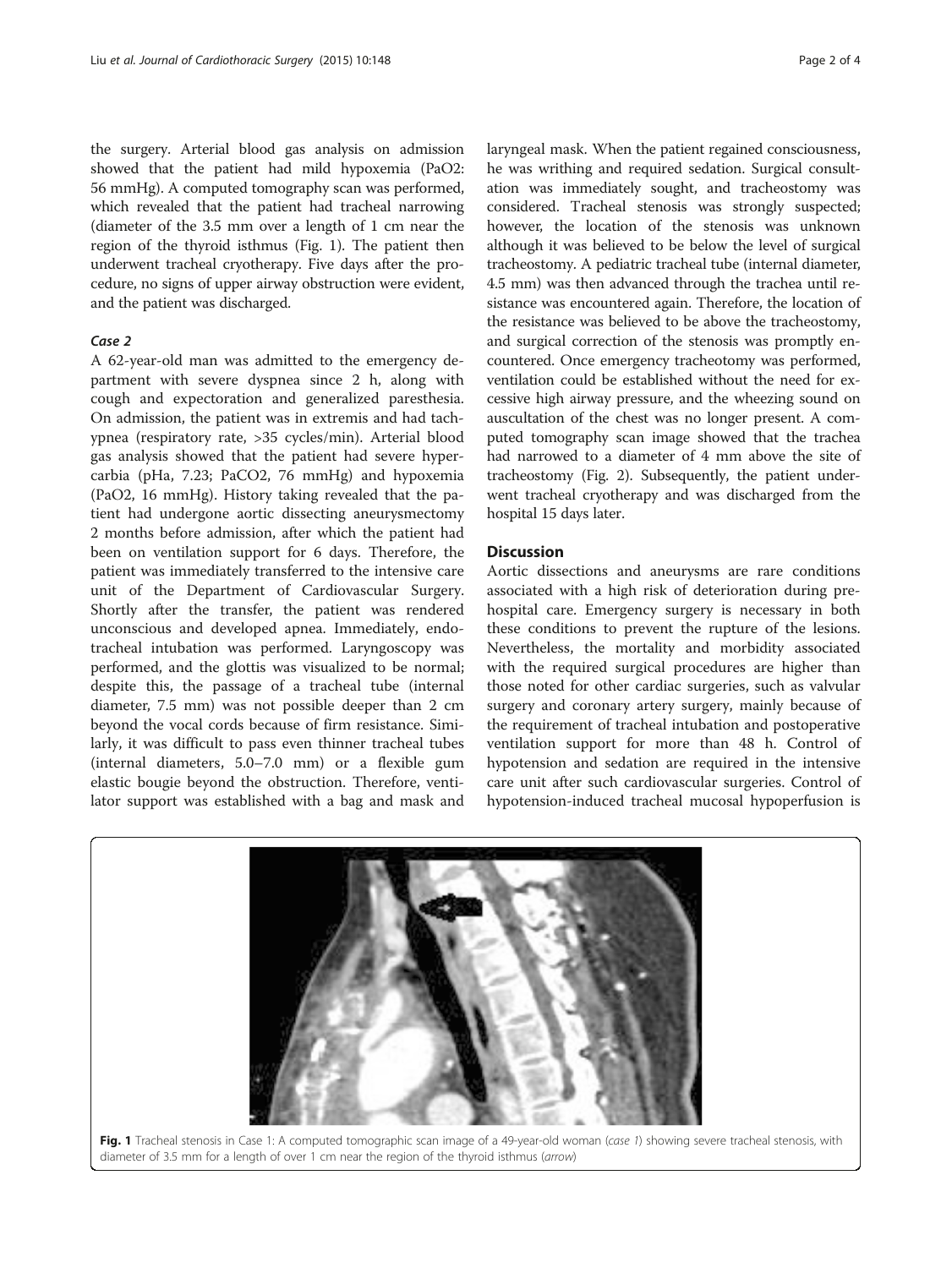

<span id="page-2-0"></span>

an important risk factor for tracheal stenosis. However, limited reports have been published thus far on the relationship between aortic arch disease and postoperative tracheal stenosis.

Tracheal stenosis secondary to endotracheal intubation may be caused by trauma, infection, or iatrogenic airway injury [[3\]](#page-3-0). Generally, the oral endotracheal tube is used to provide mechanical ventilator support while the patient is under general anesthesia and during the postoperative management. However, despite advances in the diagnostic and therapeutic techniques and patient care in the intensive care unit, the incidence of tracheal stenosis at the cuff of the tube continues to remain high [\[4](#page-3-0)]. Stenosis has been reported to be mainly caused by the pressure exerted by the cuff on the tracheal mucosa. At a cuff pressure of >30 mmHg, there is an increase in mucosal capillary perfusion pressure, which leads to mucosal ischemia and consequent inflammation of the tracheal cartilages. These pathological changes may eventually lead to fibrosis of circumferential lesions, resulting in progressive tracheal stenosis [[5\]](#page-3-0). Ischemic injury can occur even 15 min after insufflation of the cuff, and subsequent fibrotic changes within the following 3–6 weeks. Although the use of large-volume, lowpressure cuffs markedly reduces the occurrence of cuff injury, tracheal stenosis continues to occur at a high frequency, with the incidence of post-intubation tracheal stenosis in intensive care units being 6–21 %, although only 1–2 % of patients are symptomatic or have severe stenosis [\[6](#page-3-0)]. The diagnosis of tracheal stenosis is often missed, and the related symptoms are generally evident only when stenosis of 30 % of the original diameter of the trachea has occurred. In fact, the diagnosis may be delayed for as long as three months after the intubation [[7\]](#page-3-0). Several risk factors of post-intubation tracheal stenosis have been recognized thus far, including the size of

the endotracheal tube relative to the tracheal lumen, frequent replacement of the endotracheal tube, traumatic intubation, concurrent infection, blood pressure during the intubation period, female gender, estrogen effect, steroid administration, obesity, smoking history, etc. [[8](#page-3-0), [9](#page-3-0)].

In this paper, we presented two cases of postintubation tracheal stenosis occurring secondary to surgical procedures for the management of aortic dissection with complications. The comorbidities complicating the aortic dissection in the two cases were as follows: hypotension, prolonged ventilation, and possible systemic vascular disease. To avoid postoperative aortic anastomotic bleeding, blood pressure is strictly monitored and controlled and anticoagulants are regularly used, which may result in hypoperfusion of the tracheal mucosa. Additionally, the cuff pressure is not measured as part of the routine monitoring, whereby ischemic injury of the tracheal mucosa cannot be eliminated in all cases. Both the patients in this study had been on postoperative ventilation support for a long duration—one for 72 h and the other for 6 days. This period was longer in the second case because the patient had the additional complications of atelectasis and systemic infection. Further, the patient in Case 2 also had more severe and emergent symptoms, which necessitated tracheostomy. The duration between discharge and re-hospitalization for dyspnea in Cases 1 and 2 was 6 months and 2 months, respectively; this suggests that longer duration of ventilation support and infection probably results in a more rapid onset of tracheal stenosis.

Non-specific presentation and normal examination finding often result in tracheal obstruction being overlooked as a diagnosis until patients present acutely. Once the tracheal stenosis is diagnosed, surgical options should be considered. Long term tracheostomy may become necessary for patients with complex tracheal